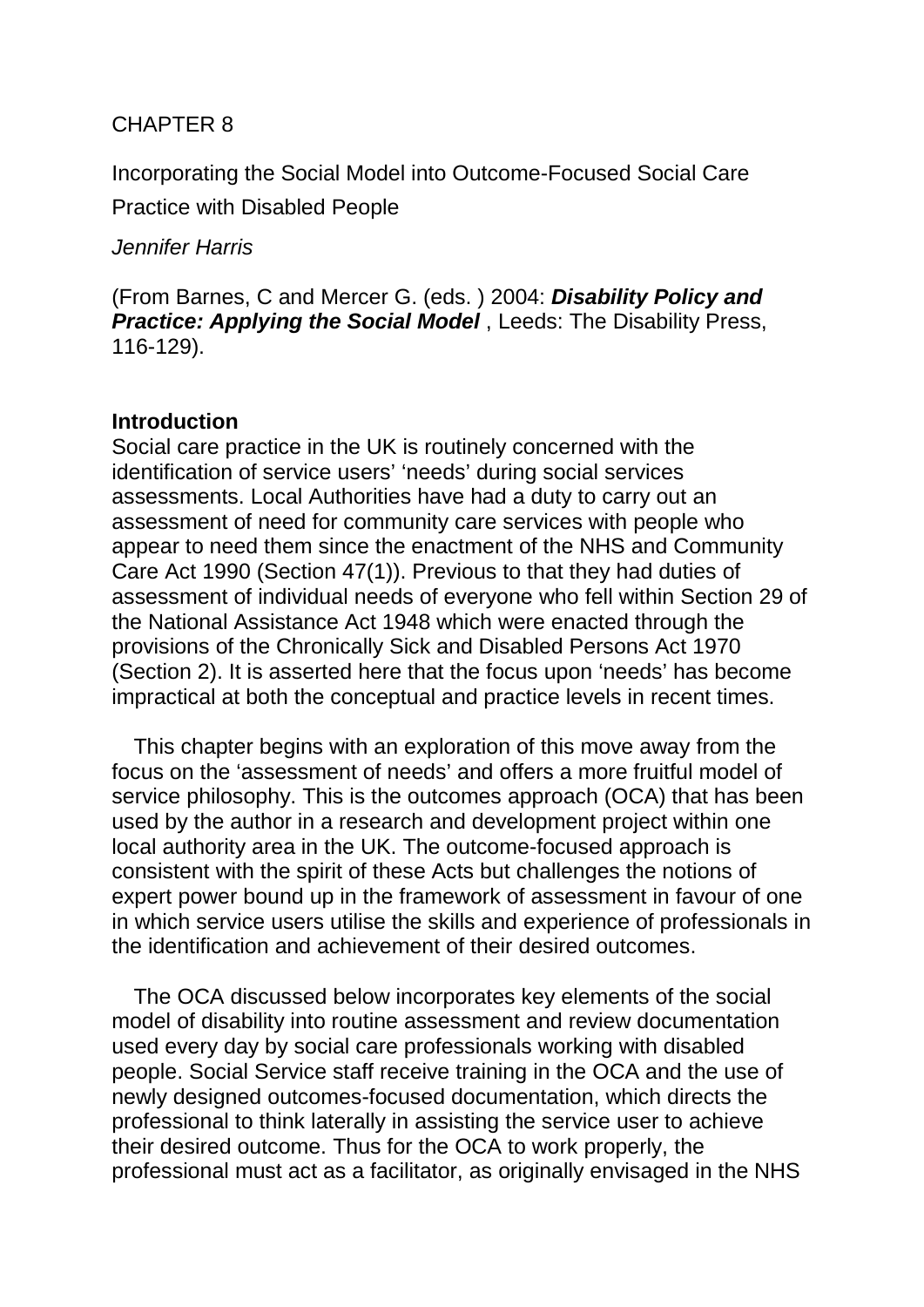and Community Care Act 1990, rather than as a direct service provider or gate-keeper to services.

The project is funded by the Department of Health and is approximately half way through a three-year term. The chapter describes the commencement of the outcomes focus, initial findings concerning successes and problems in its introduction.

#### **Background**

The research and development project described here forms the first attempt to change the focus of social care assessment and review from 'needs' to 'outcomes' within a Disability Service. The concept of 'outcomes' as operationalised within the project means that the focus of the work is upon the goals or desired achievements of the service user. The main thrust of direct work with service users for the professional becomes assisting in the identification of these goals (immediate, medium term and long term), and thereafter facilitating their achievement. These processes are documented using newly designed outcome-focused forms that direct and guide the professional in these tasks.

Prior to the innovation of the Outcomes Project, the Social Services department (in common with most other social services nationally) focused its work around the identification of service user 'needs'. There are a number of reasons why focusing upon 'needs' is problematic, both conceptually and practically. The identification of 'needs' is no mean feat, since theoretically these are subjective, potentially endless and relative to one's immediate situation. Direct work with service users is necessarily subjective, the focus being upon their immediate situation, and support requirements. However, to state that the focus of work should be the 'identification of needs' implies a level of objectivity that is rarely present. It also implies that the professional will be working in a 'diagnostic' capacity and contains inherent strict hierarchical implications concerning the relationship between professional and service user (French and Swain 2001: 735).

Focusing upon 'needs' is also problematic because peoples' needs change over time, (often quickly in crisis situations) and there is no specified point at which the work, or a distinct part of it, can be said to have been achieved. In consequence, the work frequently lacks direction and purpose. It is also therefore virtually impossible to know whether resources used have been correctly or fairly targeted. It is similarly almost impossible to measure success or failure.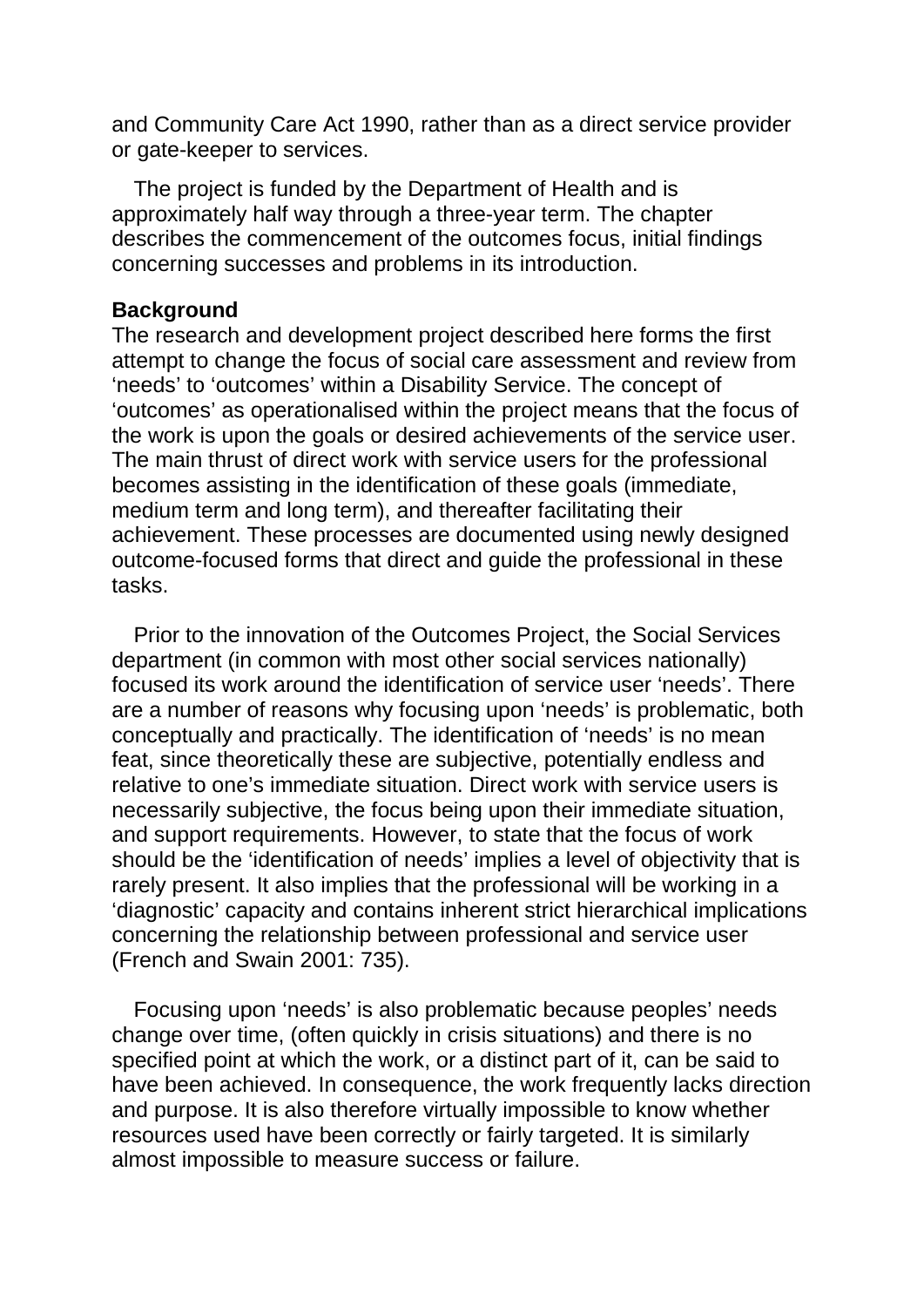Another problem with focusing on the identification of 'needs' is that work is structured around a moving goalpost, since once some needs are identified and achieved, there are almost certainly other needs to be met. This way of working engenders a situation where there is no distinct endpoint to the work between professional and service user and the date at which involvement with social services will end is unclear. This scenario leads to situations in which disabled people become 'service users', the point of the work is unspecific, it cannot be judged to have been achieved and involvement with professionals is open-ended over time. Work structured around needs therefore enforces and perpetuates dependency-creation (Oliver 1993; French and Swain 2001: 744). Furthermore, 'needs' are necessarily relative to a particular situation only and their resolution, and therefore the involvement with professionals, can only ever be partial.

#### **Introducing the outcomes focus**

In the outcomes project, the challenge set was to change professional practice and documentation used, away from one in which the professional steers, guides, pronounces the identification of 'needs' and the proposed 'intervention', towards practice driven by the service user, who is encouraged and facilitated to identify their 'outcomes'; a set of immediate, medium and long term goals that they wish to achieve. The focus on outcomes overcomes many of the deficiencies of the 'needs' model described above.

Focusing on the service user's desired outcomes means the work is targeted and specific, with a distinct endpoint in mind. Review dates are set and closely monitored by the service user in terms of achievement of their outcomes. The focus of the work moves away from professional 'assessment of the service user's needs' to the identification and facilitation of desired outcomes, specified by the service user. When the outcomes focus works as it was designed therefore, the service user is in control of the entire process, from identification of outcomes, to participating in their achievement and evaluation of the success or failure of the venture. The role of the professional is to assist the service user in the achievement of their outcomes only. As discussed below, the latter implies a radical culture shift from existing practice.

The research team were concerned to adhere to the social model of disability (Oliver 1990; Barnes 1991) when designing the documentation (particularly in the use of language) and staff training with a view to steering professional practice towards a focus upon 'access' and away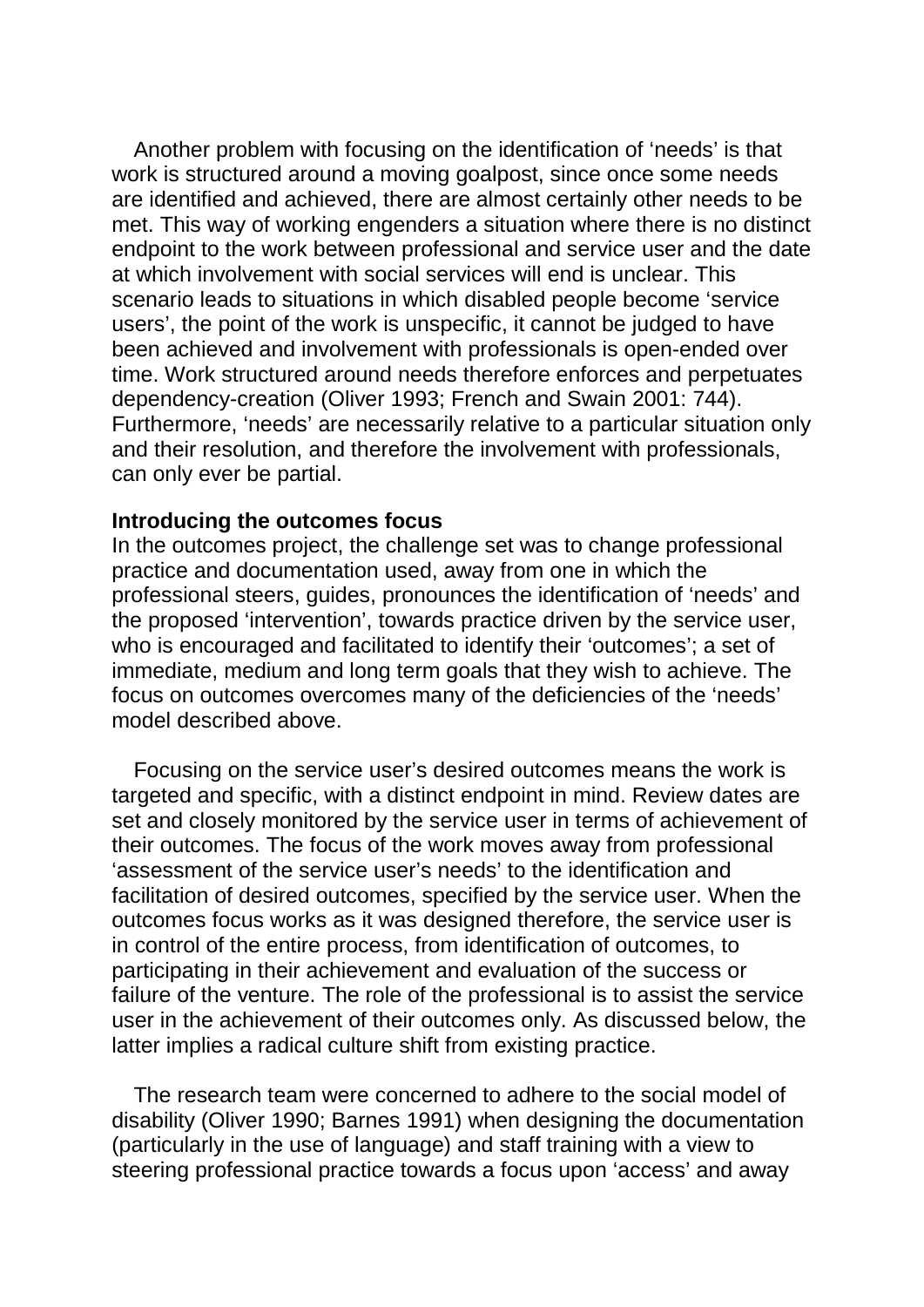from the traditional professional focus upon function and deficit. The new documents also contain a direction to utilise mainstream, instead of segregated, facilities.

The outcome-focused documents incorporated a framework, which was developed in consultation with all stakeholders and from previous research findings (Bamford et al. 1999). This original outcomes framework contained many core criteria that had been found to be of interest and use to disabled service users, but the language used in the framework was old-fashioned and paternalistic, more medical than social model with an acceptance of limitation, functionality and deficit. Our first task was to revise the framework therefore. The revised version of the outcomes framework, devised for the project, contains a much stronger focus on access to educational, training, employment and leisure opportunities, and also focuses upon supporting parenting. The outcomes framework that appears in the new documentation explicitly directs the professional to ascertain the situation as seen by the service user*.* The spirit of the social model is most evident in the user control aspects of the design and designation of professionals as facilitators/ assistants within the identification of outcomes process.

Experience in this kind of research has shown that one of the best ways of influencing professional practice in particular ways is to design documentation incorporating the innovation and train professionals in its usage. However, it has also been noted that professionals sometimes struggle with the concept of outcomes and their professional and organisational culture militates against introduction of such innovations (Qureshi et al. 1998). Previous research and development work conducted as part of the wider outcomes programme suggested that, once staff have a clear understanding of the outcomes concept, the outcomes focus provides a clearer basis for care planning and briefing providers (Qureshi et al. 2000). Bearing these provisos in mind, in consultation with all stakeholders, we devised outcome-focused documentation structured in such a way that the professional is prompted to assist the service user to express and record their desired outcome.

The OCA assumes the professional has a capacity to act creatively, to put aside the idea of professional as person responsible for arranging services, in favour of acting as a facilitator, enabling the service user to achieve the desired outcome/s. The approach also assumes that the service

user is in control of the process. This is however not a new idea at all.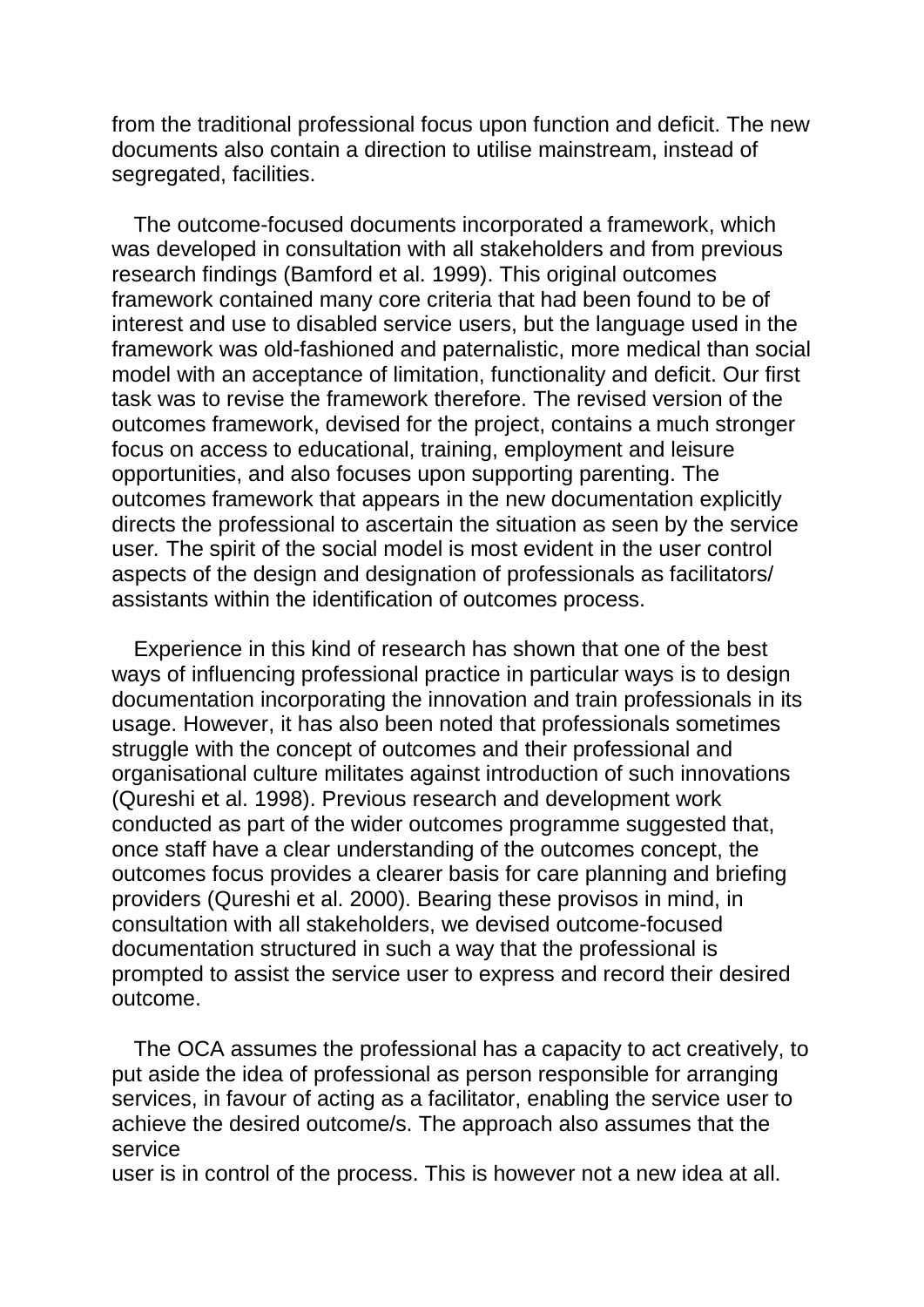The modern challenge is to provide alternatives to current practice so that workers and disabled people can share expertise in barrier identification and removal, both at the personal level (for the individual setting their own goals) and at the social level where public facilities need to be made truly public (and not just for able-bodied citizens) (Finkelstein 1991: 35).

Twelve years ago that was seen as groundbreaking and out of reach of most disabled people experiencing social care services. Interestingly, every part of that statement is exemplified in the OCA, but depressingly, the introduction of outcomes is still currently seen as innovative, unusual and difficult to procure in practice.

#### **Beginning work on outcomes**

The outcomes focus, as operationalised in this project, locates the service user at the heart of assessment processes and regards their requirements as paramount. The aim and objectives of the work to be done (the outcomes) are identified by the service user through a process of negotiation with professionals from social services. This did not sit easily with current professional practice in the local authority at the project outset. Most specifically, 'expert power' is threatened by the introduction of outcomes as conceptualised in this project (French 1995) since the professional is directed to act as facilitator, ceding control and responsibility for the achievement of the outcome/s to the service user.

All staff in social services that are in contact with disabled service users (senior managers, care managers, occupational therapists, community care workers, sensory impairment workers) were trained in the use of the outcome-focused documents. This comprised an initial training session, group work and discussion with live examples, followed by on-going support meetings over a 6-month trial period – the researched trial implementation (RTI). All outcome-focused documents were collected and assessed by the research team for correct usage of the outcome focus and all staff and participating service users were interviewed. The discussion below concentrates on emerging practice issues to date.

## *Practice issue number 1: the problem of outcome not 'needs' identification*

As noted above, previous to the introduction of the outcome focus, the task of these professionals was the identification of 'needs'.

Professionals most often saw the solution to these 'needs' as a 'service' (latterly in-house provision, most recently from a mixed set of statutory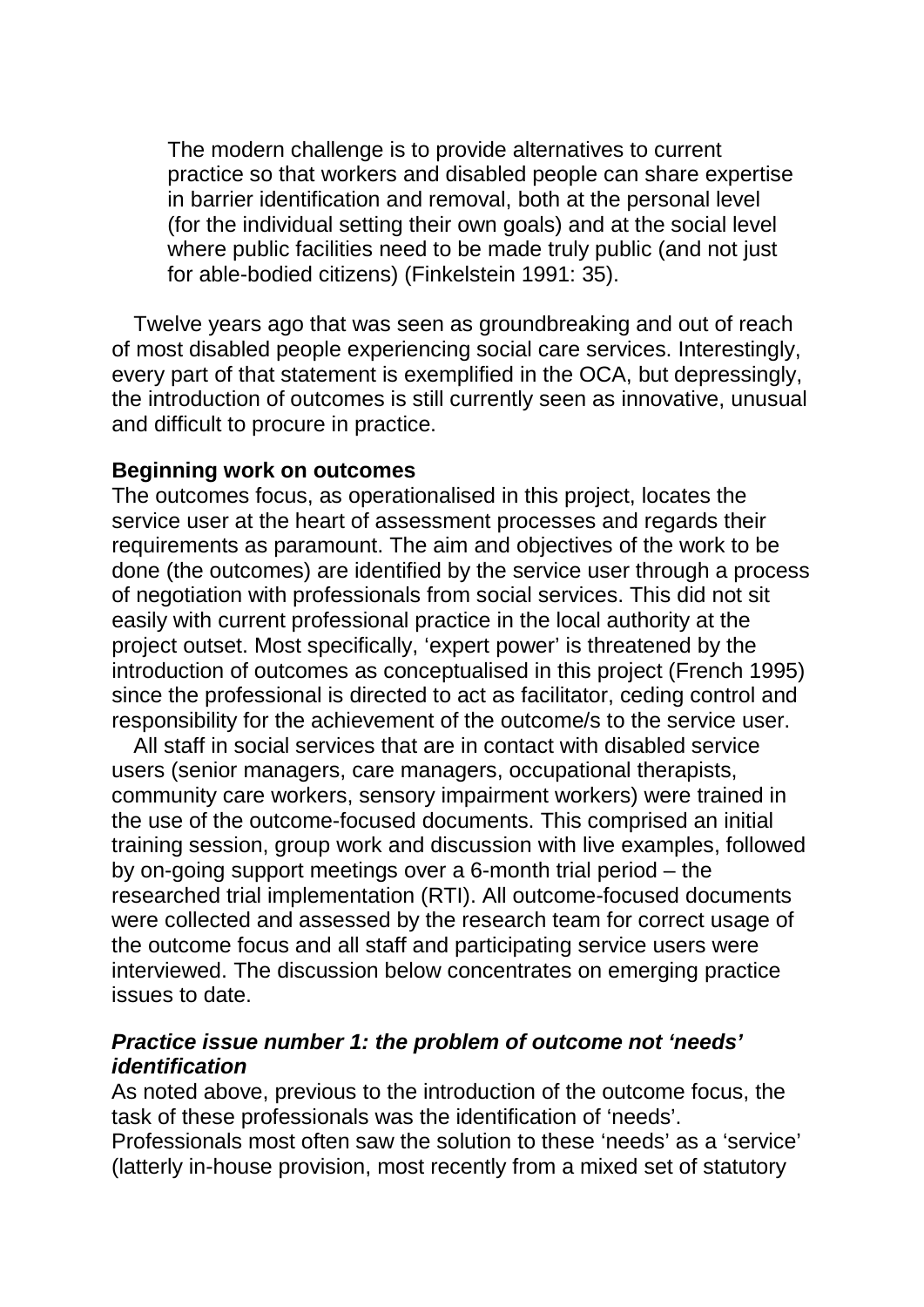and voluntary providers).

The majority of staff from all grades eventually grasped the key differences between focusing on needs and focusing on outcomes. However, some staff experienced difficulty in moving from 'needs' to 'outcomes'. In these cases, practice did not substantially change and staff continued to record 'needs' on the outcome-focused documents. This was obviously occurring and it looked most peculiar. Thus, where the outcomes are to be recorded we had examples under 'health' stating 'to use the toilet' and the planned action to achieve the outcome being 'raised toilet seat'. This restricted and restrictive mode of working that was being used by these professionals prior to the project proved singularly impervious to the introduction of the outcomes focus.

Depressingly, staff in these instances failed to grasp the difference between the identification of a need and an outcome. To be clear, the research team were not disputing that functional items are important to service users and therefore must be recorded as important in cases where they are required. The staff in these instances however, were making these functional items the whole focus of their work and this reduces the possibilities of exploring the whole context of the service user's aspirations (their outcomes), demeans service users by focusing solely upon bodily functions in this way and reinstates (and in many ways reinforces) the expert power of the professional over the service user. These facets of this type of working also compound each other. Reducing interaction with service users to the resolution of functional items is the antithesis of the OCA, since it limits, rather than expands, service users' aspirations.

# *Practice issue number 2: problems with width and breadth of the OCA*

The concepts underpinning the framework were purposefully 'wide' in orientation, to facilitate the broadest possible consideration of the options available. Professionals struggle with both the width and breadth of the framework in several ways. Firstly, in using the new care plan, some feel a need to cover all the items in the framework (despite instruction to the contrary). However, obviously not all items are appropriate for all service users. One professional raised at a monitoring meeting that the documents are inappropriate because she worried about feeling obliged, (when working in this cover-all manner), to raise the issue of 'employment' with a terminally ill service user. In this case, the professional's decision was therefore not to use the outcomefocused documents with terminally ill service users on a point of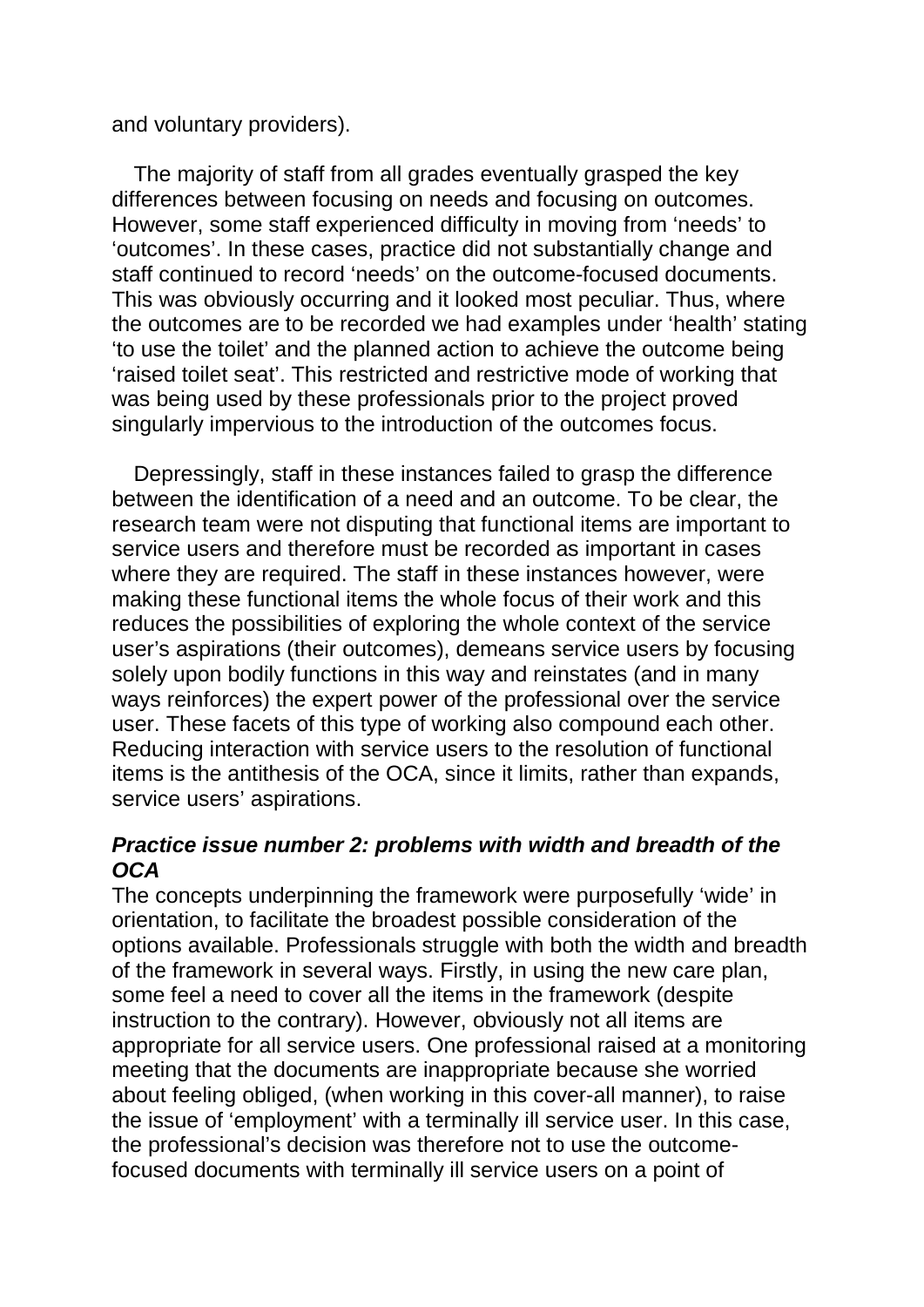principle. This, it was claimed, was because the only 'outcome' they could see was the service user's death and they considered it morbid to discuss this. Despite support and encouragement by the research team this professional singularly failed to make the leap of imagination to consider that terminally ill people may have outcomes they wish to achieve and that working in this way can still prove to be useful.

*Practice issue number 3: falling back into provider of service mode*  Another feature of the old 'needs-led' system was that professionals appeared to rush to reach a service solution. This continued under the outcomes project when, instead of conducting a dialogue on the service user's desired outcomes, the professional 'leaped into the fray' – cutting short the conversational element in a rush to identify a solution that is a service (generally a service that can be readily accessed by the professional only). This was found to sometimes result from an overdeveloped sense of responsibility on the part of the professional, but was also sometimes linked to pressure of work and burgeoning caseload.

Cases were noted where the professional clearly does act as facilitator and the service user does identify their desired outcome. However, at this point, sometimes the professional 'forgets' that all stakeholders have both a duty and a responsibility to work towards this outcome and moves back into provision mode rather than enacting their envisaged role. An example of this is a case that was adhering to the outcomes framework at first. The service user identified a need for training in computer/IT skills that the professional noted. The professional however, then identified a class (which should have been done more appropriately by the service user) and set about identifying transport to the class. However, when this proved problematic (no accessible buses were available), the professional then took the service user there every week, acknowledging to the research team that this was not actually part of their job description, or a good use of their time. This example demonstrates that there are various places within the process at which the professional can 'revert' to the type of traditional practice that assesses, codifies and provides for identified 'needs'. It is interesting to consider what ought to have happened in this example; should the professional have joined forces with local disabled people campaigning for an accessible bus service; should they have used information resources to identify funding sources to enable the service user to arrange transport? Both of the latter would adhere to the spirit of outcome-focused social care practice.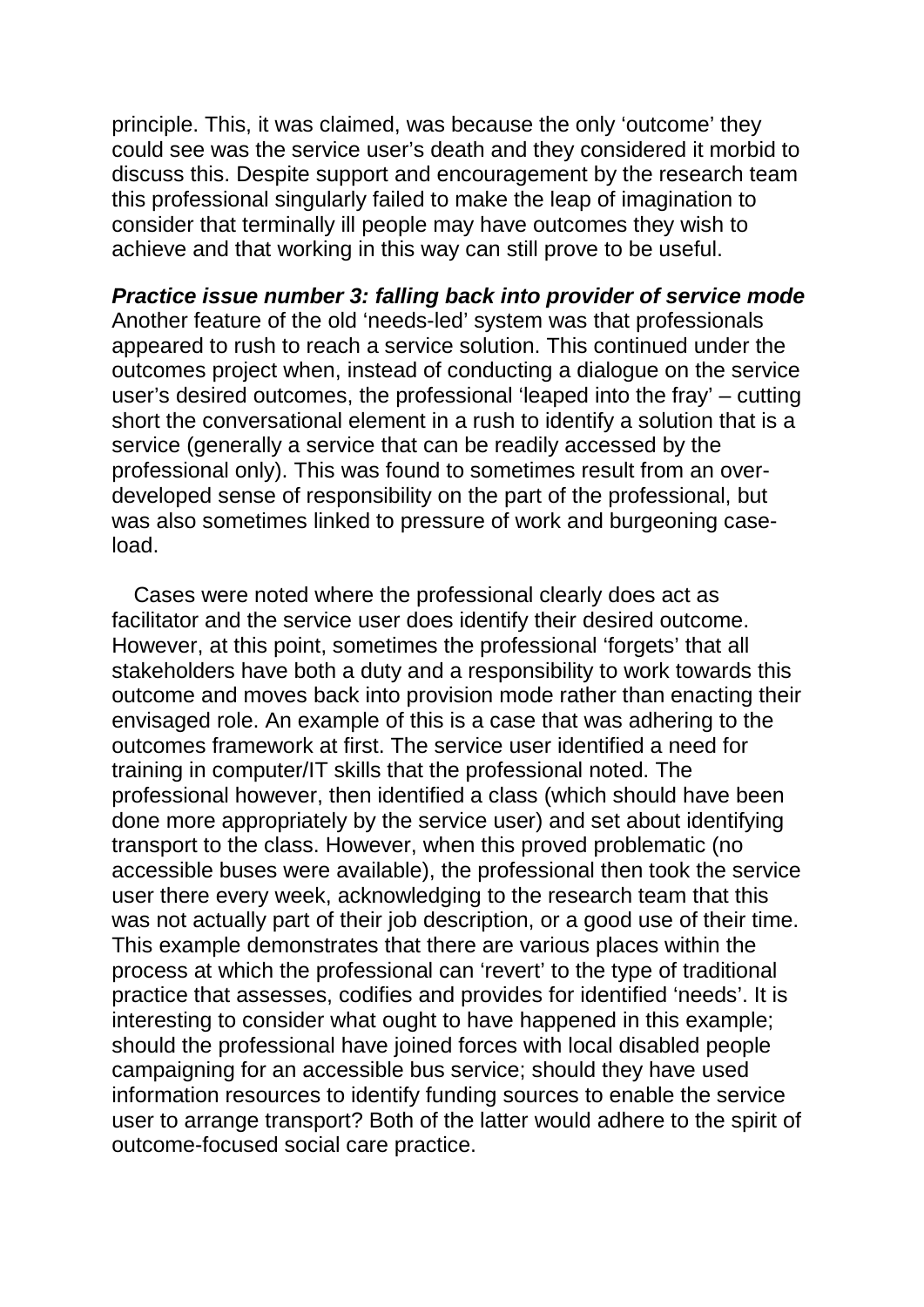# *Practice issue number 4: 'asking for the moon'*

Professionals were concerned that service users would ask for outcomes that could not be supported and that, given resources available, it was impossible to provide. Experience of using the outcome focus with other service user groups however, has proved that service users rarely do this, (Qureshi et al. 2000).

Under the OCA, we told the professionals in training, you are *not*  wholly responsible for the achievement of the desired outcome. The outcome-focused documents support this as there is space to record the part being played by other stakeholders, crucially, the service user themselves, informal carers, professionals from housing departments and so on. On the whole, this was welcomed by professionals, who, under the 'needs' approach had felt pressured to meet them all, and invariably, inadequate when this was unachievable. This did not wholly dispel professional anxieties however, although it should be noted here that these were more hypothesised and voiced as concerns than actually experienced in practice by the professionals in question.

# *Practice issue number 5: reluctance to move outside of narrow service solutions*

Professionals demonstrated a reluctance to move practice outside of a range of 'safe' narrow, clearly delineated, service solutions. This has been noted before in previous studies (Harris and Bamford 2001). It would be easy to apportion blame for this at the feet of the professional, however, we have some initial evidence that service users may approach social services with a narrow service solution in mind, often because they know someone who has obtained that service through this means. So for example, a service user may know someone who has obtained stair rails and approaches social services with this in mind for themselves. Under this circumstance, the outcome-focused approach, which assumes that the service user would start from first principles by identifying a desired outcome of 'access to all areas of the home' before discussing creative solutions, can fail to get off the ground. Thus, both the professional, through the rush to reach the service solution stage and the service user through limiting requests to functional items or discrete services, may prematurely close off avenues to the pursuit of the desired outcomes.

# *Practice issue number 6: inability to grasp/reluctance to accept the outcomes concept*

Not all professionals find it easy to understand the concept of outcomes. Some, as discussed above, struggle with the differences that come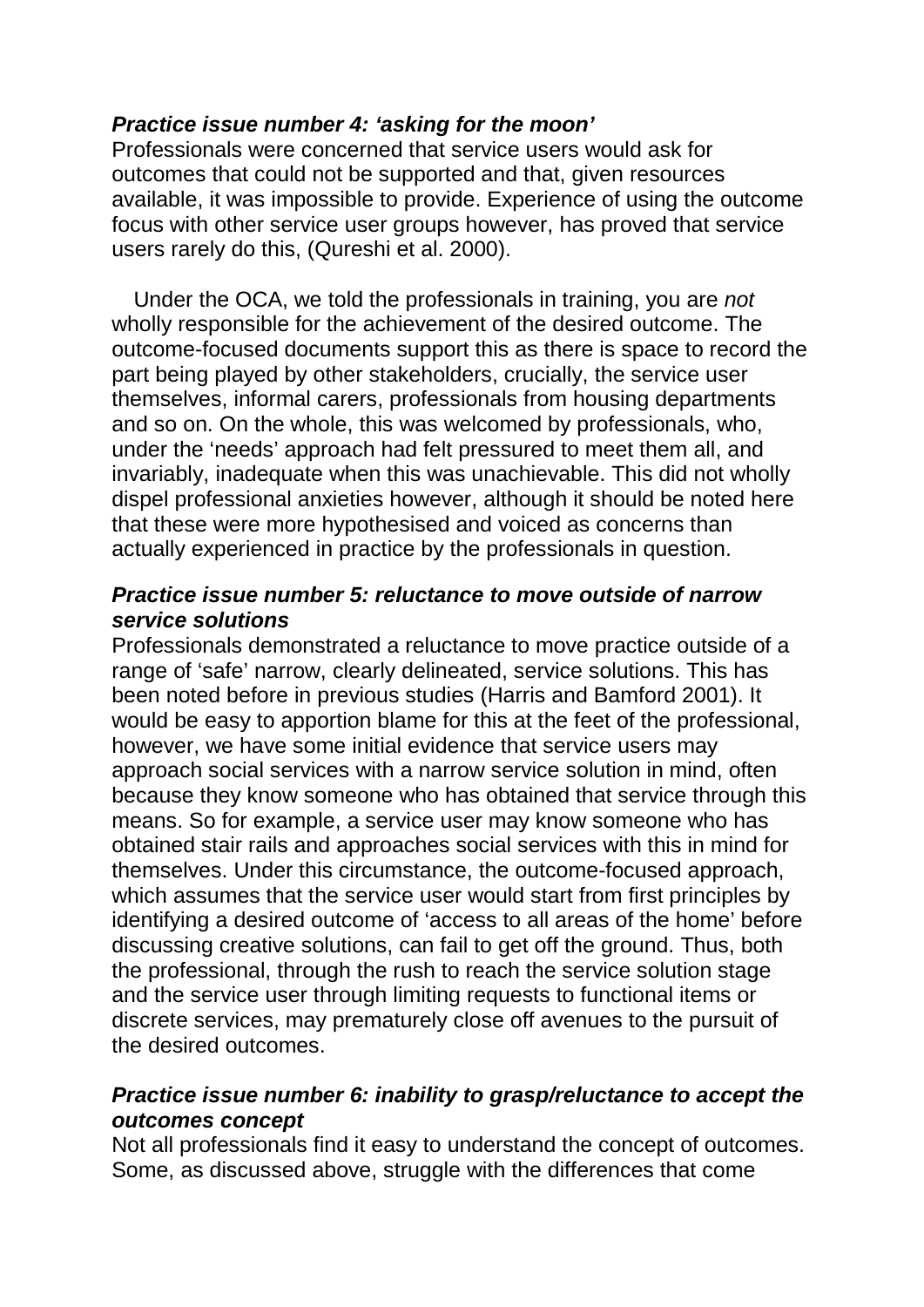when moving away from 'needs' especially when they have been trained in and have used for many years, a very different style of working. Some professionals with a health background (particularly occupational therapists) struggle to accept the framework and in particular dislike the width and breadth of its coverage for two reasons. Firstly, they expressed a preference for 'assessment instruments' that permit the explicit inclusion of 'functional categories' such as 'toileting' and 'feeding'. This issue arose on a frequent basis in support sessions and the OCA was declaimed for its deficiencies in this area. In actual fact, the core activities underlying all these concepts could easily and appropriately be encapsulated on the outcome-focused documents, under categories of 'health' and 'nutrition'. Whilst the process of including all stakeholder comments into the design and approach was protracted and wide-ranging, the research team refused to incorporate functional categories that focus on deficiency within the outcomes framework since we consider the terms in the outcomes framework to be both more respectful to service users, more egalitarian in approach and more in line with the spirit of the social model of disability.

Secondly, the outcome-focused documents contain on the first page a direction to the professional to write within a box titled 'summary of presenting situation *as seen by service user*' (italics added). The notion of the service user's priorities being delineated and expressed prominently as the focus for all later work, caused a few professionals considerable anxiety. Many problems were anticipated and proclaimed with both the prominence and shift in power relations inherent in the directive, although the vast majority were, in actual work situations with service users, unfounded.

# *Practice issue number 7: relinquishing expert/professional notions of power*

Some professionals proved unwilling to allow service users to sit in the driving seat – not always for the reasons of 'fear of becoming redundant within the profession' either. Power struggles ensued, particularly with the group of occupational therapists. These objections were couched in terms of issues of 'professionalism' (for example, giving excuses for not using the new documentation and approach as these would diverge from those approved by the professional membership organisation of occupational therapists). 'Expert power' is threatened by the introduction of outcomes. This is because the outcomes focus as practiced in this study, directs the professional to place the identification and achievement of the service user's desired outcomes as paramount.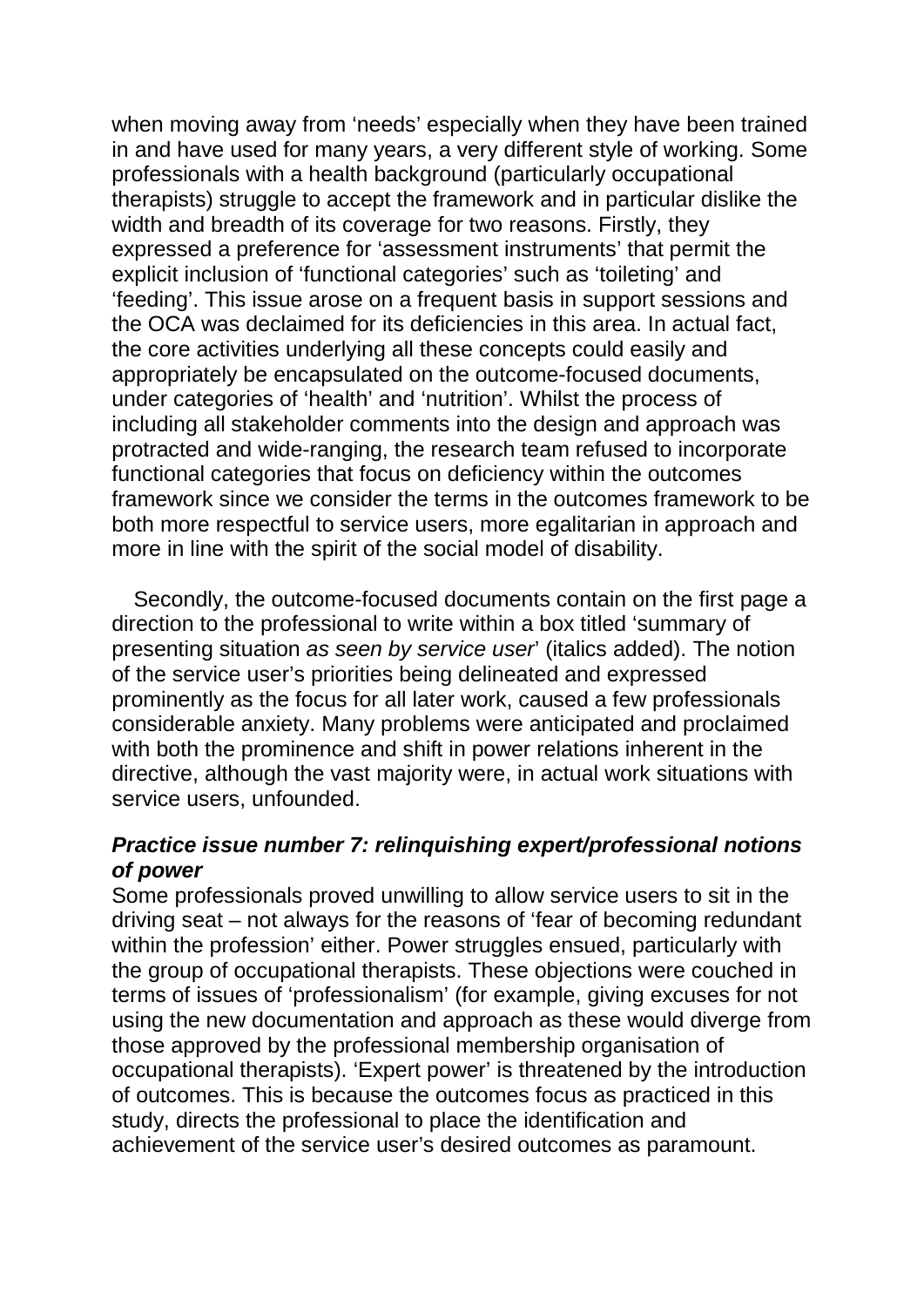The research team heard several excuses for not adopting outcomes. For example, one excuse was that the service user was 'not able to engage fully due to impairment'. This was said about a service user who has Multiple Sclerosis and who has fluctuating cognitive impairment. In these cases the research team found it difficult to understand why the identification of outcomes cannot take place at a time when the service user feels well and is not done when they do not. This could be another example of the rush to reach a service solution, but is more likely to denote that the timing of work is still more convenient to the professional than to the service user. Either way, it appears that the notion of the centrality of the service user's role is lost in such cases.

In one outcome-focused document the professional is prompted to record the desired outcomes of the service user. The document includes the outcomes framework with a column at the side for descriptive information. One problem noted however was that documents were returned with insertions such as, 'Mr. X wants to be able to do Y' rather than 'to do Y' (as would be the case if the service user had been steering the interaction). These instances were early indications that some professionals were struggling to 'convert' to the outcomes focus and were reverting to their former practice of expressing their expert judgement as to what should happen, or be provided.

The outcomes framework, training and documents were designed upon the premise of equality between service users and professionals, with the in-built assumption that professionals would act as facilitators in the service user achieving their desired outcome/s. Some professionals in the study have so far proved unwilling to allow service users to enact this role. Notably these professionals are mostly occupational therapists, implying that training and practice in medical settings does not sit easily with the outcomes ethos. Interestingly, care managers, community care workers and sensory impairment workers, whose professions are more influenced by the social work tradition did not appear to experience such conflict over their professional standing. A number of 'excuses' are given for the failure to shift practice in this way. For example, the researchers were told that the service user would 'not be able' to engage with outcomes fully due to the nature of the impairment. In these circumstances, professionals appear to feel honour-bound to 'take over' rather than seek a creative solution that would adhere to the spirit of the outcomes focus.

#### *Practice issue number 8: fear of 'Big Brother'*

Some professionals were concerned that their employers will use the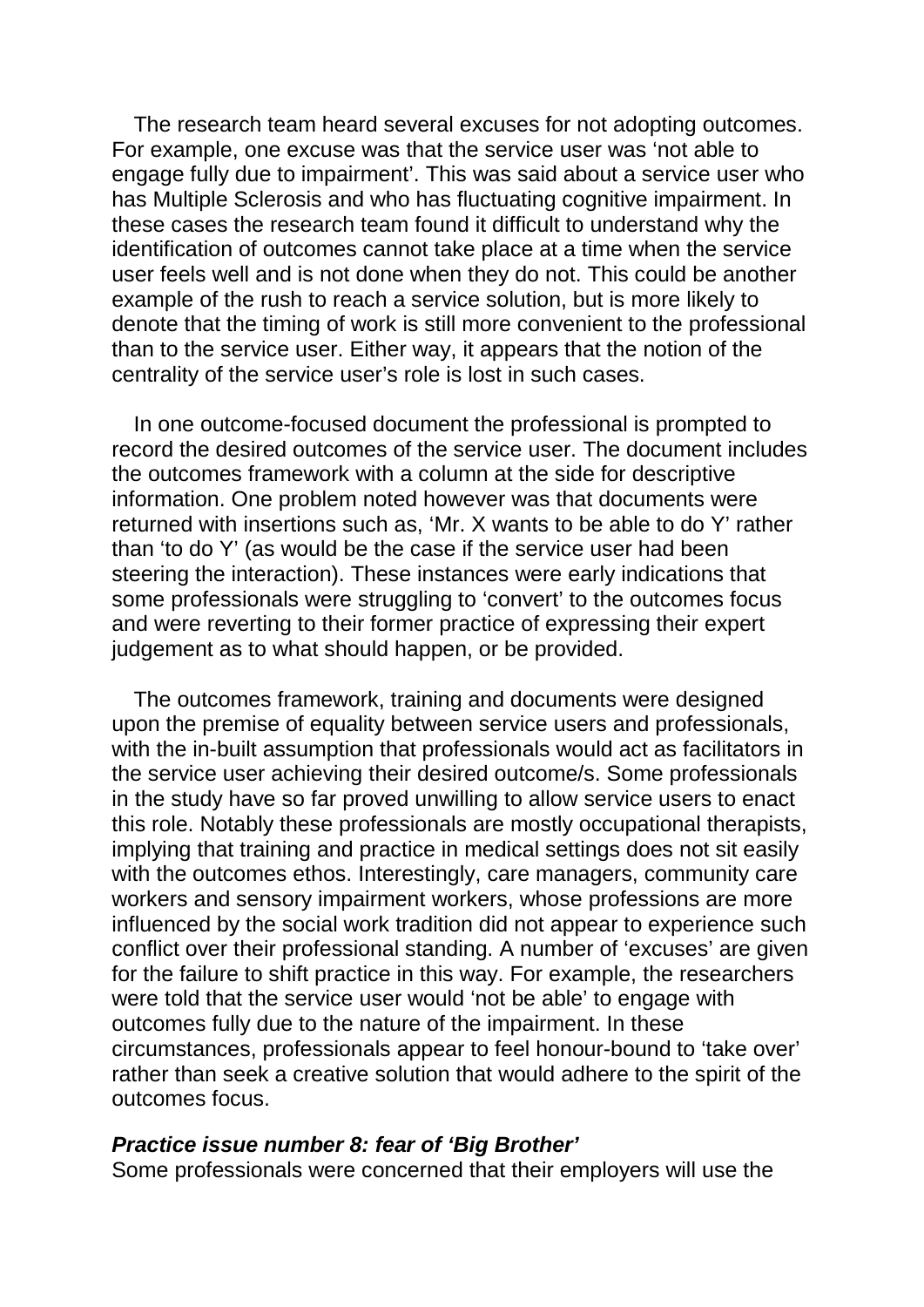OCA, and the greater accountability it affords, to 'check up' on staff performance. In other words, they fear that assisting service users to detail outcomes and documenting these in depth may highlight professional inadequacy in either recording or professional practice. As the project continued over an extended period of time, both the use of the new documents and practice were subjected to regular assessment by the research team and scrutiny by the management level of the local authority.

In the majority of cases, staff had high levels of professional competence at the outset of the project and these staff did not register disquiet. However, some staff who had remained resistant to innovations over a considerable period of years, were clearly threatened by being placed in the limelight by the outcomes project. Some staff were not using the officially sanctioned documentation at all, as they preferred other forms that, at some time in the past, had been allowed. These professionals particularly struggled with the new outcomes documentation, because although it was built on the officially sanctioned forms, they had to struggle with two innovations. In many cases, criticisms levelled at the outcomes documentation in such cases, proved to be at items on the officially sanctioned forms (that had not been changed by the researchers). All professionals are accountable to their employers, and those in the provision of public services also have a duty to react responsively to their customers. The researchers found it somewhat curious to have to point this out.

## **Conclusion**

The intellectual puzzle for future stages of the project is to disentangle which of the practice issues identified are caused by staff misunderstanding the outcomes focus, misunderstanding the social model (or both) and the extent to which any of these problems are intentional or accidental. Without doubt, the practice issues identified in this chapter demonstrate that enacting the OCA is challenging for professionals and forces them to reconsider a number of assumptions about their daily practice with service users.

Some professionals appear to have a problem in moving from the identification of 'needs' to 'outcomes'. Partly this appears due to entrenched patterns of working with service users, in which professional practice has built up over a number of years. Moving outside of the parameters of these patterns causes professional anxiety. When this occurs it is generally professionals such as occupational therapists with health service training who experience most anxiety. At least some of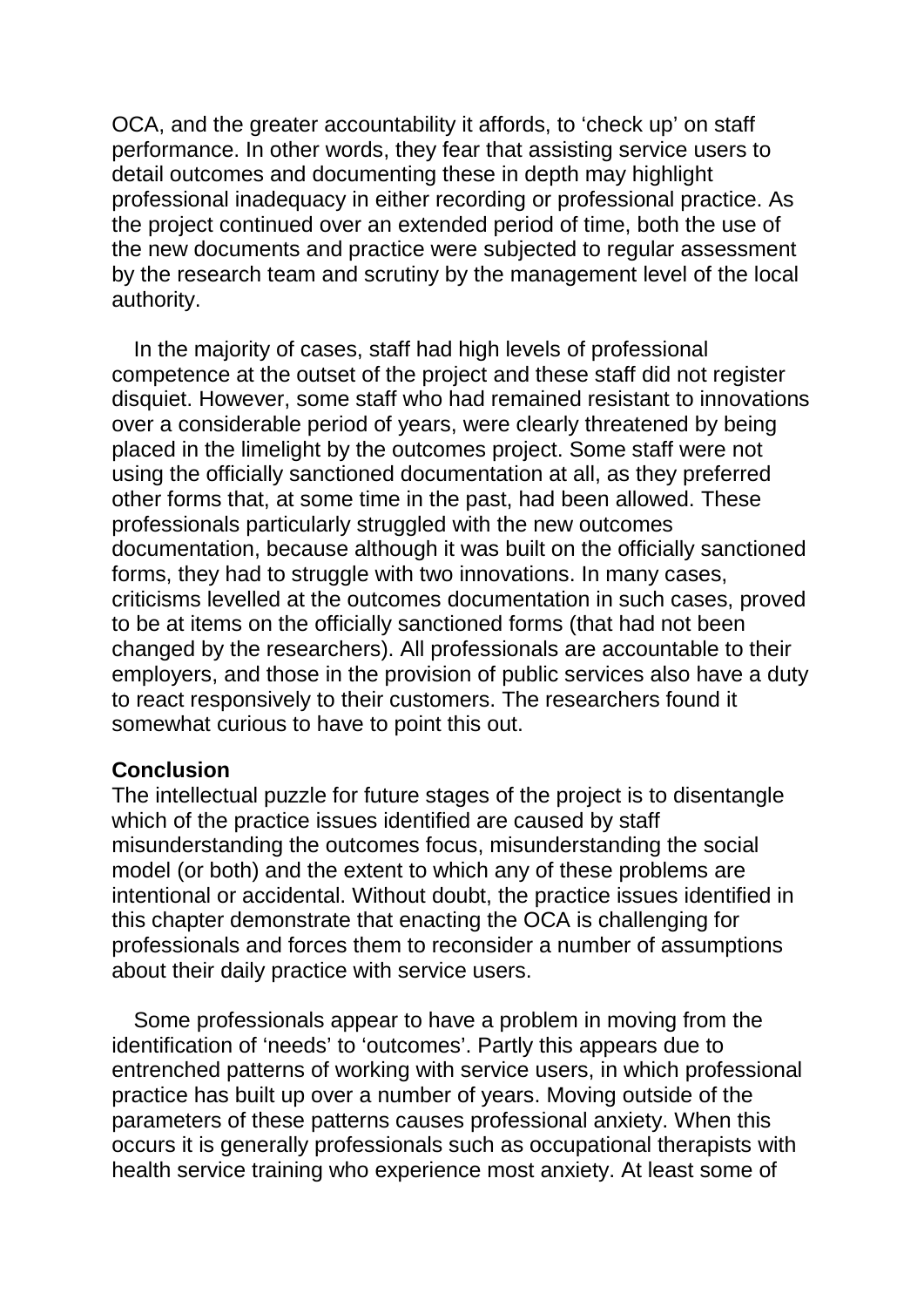this anxiety (and consequential reluctance to operationalise the OCA) appears to be caused by reluctance to relinquish expert power. Interestingly, this is not always due to a wish to retain employment, but seems more bound up with a fear of the consequences of failure to achieve the more aspirational items that service users identify when using the OCA. Under the social model, we should of course expect that any challenge to professional power and status will be resisted (Oliver 1990) but the form this resistance takes, appears to change over time in response to local circumstances.

Some professionals fall back into provider of service mode instead of thinking and acting creatively with service users to generate solutions to social problems. Some professionals also appear to show reluctance to move outside of narrow service solutions. This again is caused by the explicitly aspirational tone of the OCA. It does not appear to be directly related to any tenets of the social model of disability but is caused by professional habituation in relying upon sets of 'safe' service solutions. Assisting professionals to step outside of these narrow service solutions and engage with disabled people's aspirations is an on-going objective for the research team.

Although some professionals claim an inability to grasp the outcomes concept, this is not always wholly believable, since it is often the least trained, less professionally educated staff who manage to operationalise the OCA with the least amount of tribulation. Undoubtedly, the outcomefocused documentation confronts some notions of professionalism and the right to practice within certain professional codes, head-on. The research team and management view these conflicts as areas for further work.

The professional fear of 'Big Brother' that the OCA appears to stimulate may be well founded. Although this was not an intentional aspect of the project remit, the OCA could certainly be used for this type of purpose by social services management. For this reason, although not designed for this purpose, staff may see outcomes as supporting this intention.

The research is incomplete, as noted previously, but the omens are good to date. This chapter has concentrated upon issues arising to date and many of these concern conflicts of interest and notions of professionalism. However, it should be noted that even at this early stage, service users appear to value the OCA and appear comfortable with setting goals and working towards them. Several service users of